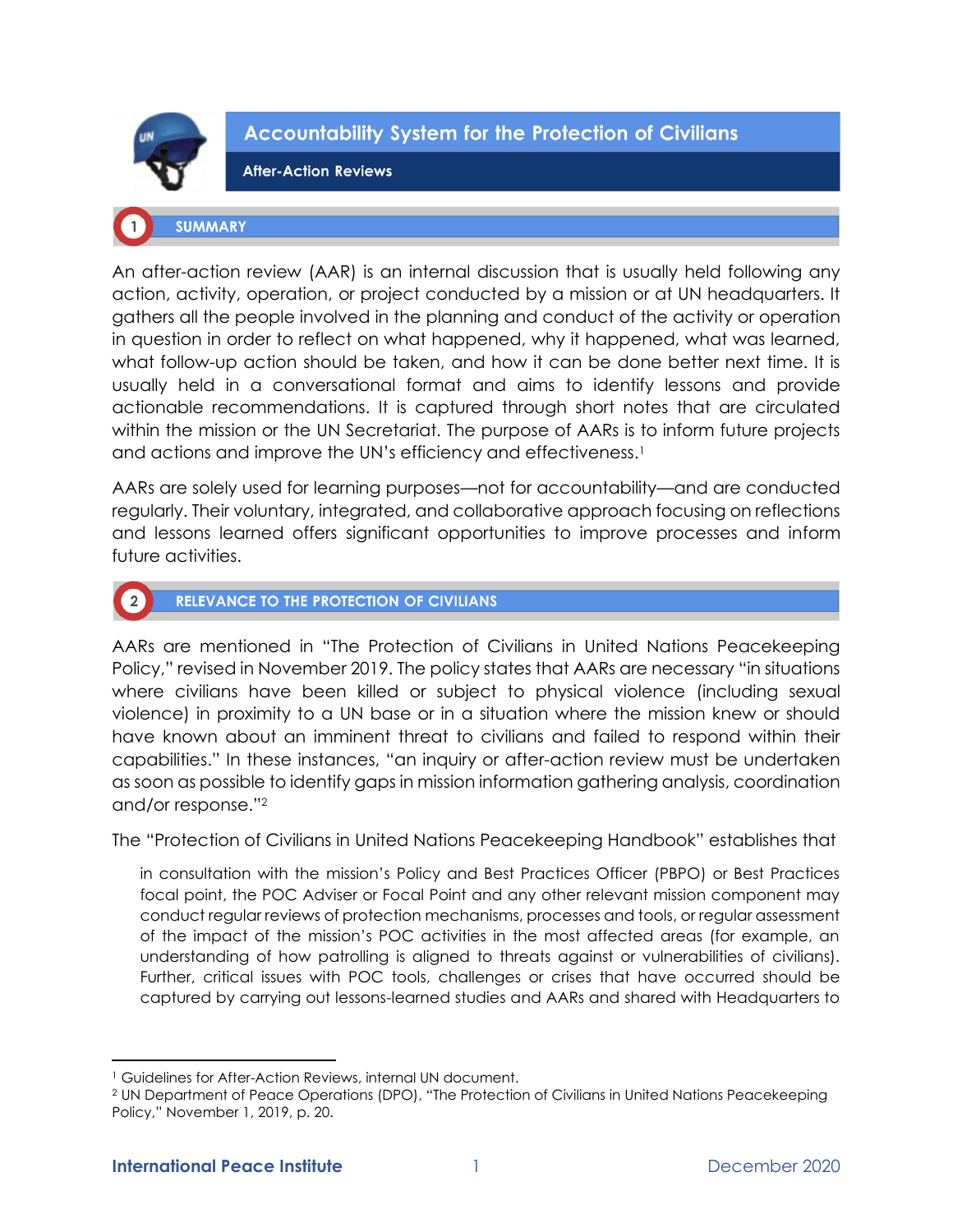support organizational learning across missions and inform future strategic planning and guidance.<sup>3</sup>

The POC Handbook also emphasizes that AARs should include the following "to ensure POC considerations are taken into account": community perceptions; metrics established during the planning process; feedback from the POC adviser; and feedback from humanitarians and other protection actors. These AARs "may take place over an hour, or multiple days, depending on the scope of the operation and the AAR," and further "background and guidance on considerations for the conduct of an AAR, as well as relevant templates" can be provided by the mission's policy and best practices officer.<sup>4</sup>

## **Examples**

AARs were conducted in the UN Mission in South Sudan (UNMISS) in February 2016 to look into the mission's response to attacks on the POC site in Malakal, as well as into the incidents in Juba in July 2016. An AAR was also conducted to review MONUSCO's action in Beni in 2019 following demonstrations and growing criticism of the inability of the mission to protect civilians from attacks by the Allied Democratic Forces (ADF).

The UN Multidimensional Integrated Stabilization Mission in Mali (MINUSMA) conducted an AAR on its Campaign for the Protection of Civilians (CPOC) in Koro and Bankass subregions (the Folon Campaign). It listed several best practices, such as the participation of international journalists in the campaign to amplify the voice of communities and the need for the military and civilian sections to systematically and collectively debrief before and after missions.<sup>5</sup> MINUSMA also conducted AARs after the Ogossagou massacre in March 2020. The first AAR was led by the joint operations center and focused on the civilian response, whereas the second was launched internally by the military component, with an expectation that the head of office would ultimately consolidate both reviews.<sup>6</sup>

# **RULES, GUIDELINES, AND METHODOLOGY**

#### **Governing rules**

The UN Department of Peace Operations (DPO) has developed internal guidelines for AARs, formalizing the definition, purpose, participants, timeframe, methodology, and the template for reports. The guidelines have recently been consolidated as an annex to a new DPO–UN Department of Political and Peacebuilding Affairs (DPPA) policy on knowledge management and organizational learning.

<sup>3</sup> UN DPO, "The Protection of Civilians in United Nations Peacekeeping Handbook," May 1, 2020, p. 56. 4 Ibid., p. 129.

<sup>5</sup> UN DPO, "The Protection of Civilians in United Nations Peacekeeping Handbook."

<sup>6</sup> Interview with MINUSMA official, March 2020.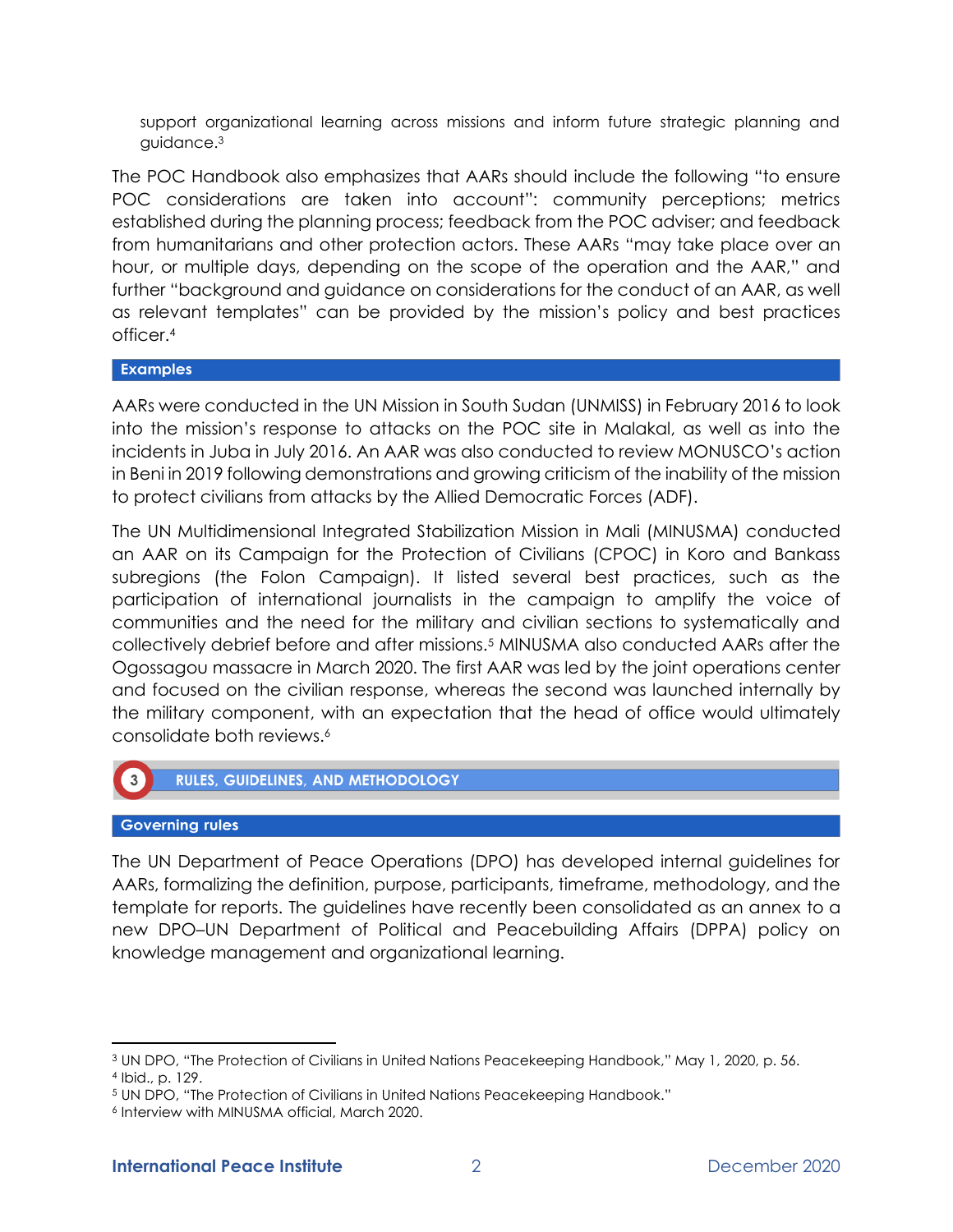#### **Process and functioning**

Any member of a team, office, or unit in a mission can suggest an AAR. If a best practices officer is present in a field mission, they may also suggest an AAR. AARs should be conducted immediately after the project or event and are usually conducted within two weeks. The length of an AAR varies depending on the project or action being reviewed.

All involved in the project or action at all levels should be present and part of the discussion. During the AAR, the facilitator (usually the best practices officer) leads the discussion, touching upon: (a) the purposes and principles of an AAR (i.e., that it is a learning exercise); (b) the process and methodology of an AAR, by asking participants to identify specific "peacekeeping processes" involved in the action, as well as the methodology and sequence utilized by the team to carry out the task; (c) the objectives and deliverables of the task, to measure and discuss whether the primary objectives and aims of the project were delivered; (d) best practices; (e) areas of improvement; and (f) actionable recommendations for similar projects in the future.

After the AAR discussion, the note-taker submits the evaluation to the best practices officer and to the Policy and Best Practices Service of DPO. AARs do not have to be cleared by senior management.

Given their flexibility and informal character, AARs are easily initiated, and it seems that they are frequently used in missions mandated to protect civilians. Their impact, however, is difficult to substantiate, given that their findings and recommendations are not the object of mandatory follow-up actions.

There is generally a sense within missions that a lot of lessons learned are collected but that these lessons are not always fully and meaningfully integrated into the mission's processes and approaches.<sup>7</sup>

# **ANALYSIS**

AARs are not intended to be accountability tools. Rather, they are meant to function as learning tools. They allow for a fluid reflection on an action, with actionable recommendations for those carrying out similar actions in the future. Given their casual nature (they are often in a conversational format), they provide an opportunity to develop a more anecdotal understanding of the action undertaken and to collaboratively bring about change for future processes and operations. Because AARs are mostly voluntary exercises, however, their use remains inconsistent, and their impact limited.

<sup>7</sup> Interview with UN mission officials, February–March 2020.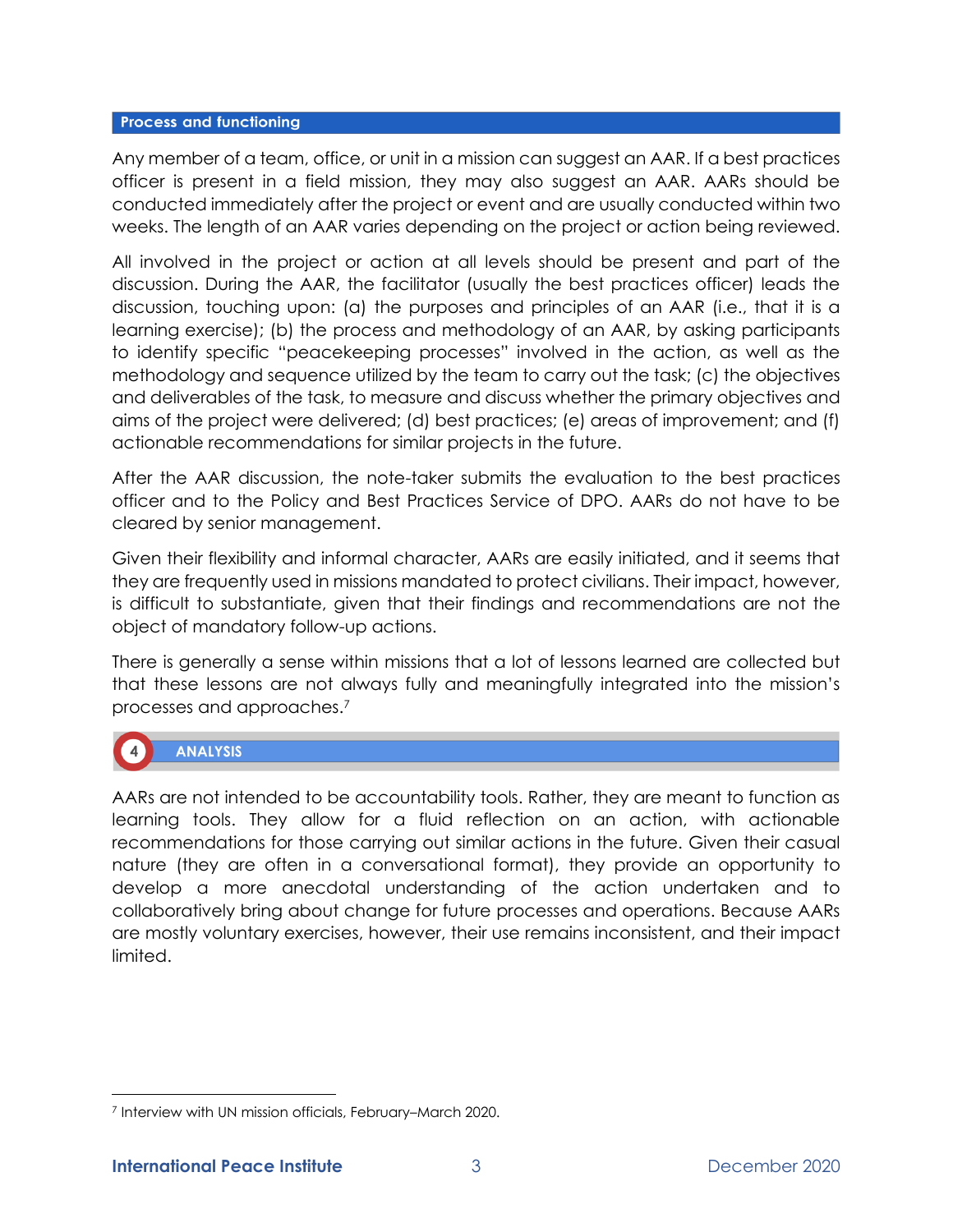| <b>Timing</b>                               |   |                                                                                                                                                                                                                                                                                               |
|---------------------------------------------|---|-----------------------------------------------------------------------------------------------------------------------------------------------------------------------------------------------------------------------------------------------------------------------------------------------|
|                                             |   |                                                                                                                                                                                                                                                                                               |
| Regular process                             | X | Given that AARs can be conducted<br>following any action, activity, or project,<br>they can be thought of as regular<br>monitoring and reporting tools. For<br>example, each POC activity undertaken<br>(community outreach, patrolling, a<br>workshop, etc.) could be reviewed in an<br>AAR. |
| <b>Extraordinary measure after incident</b> | X | AARs can also be conducted following a<br>specific incident or response.                                                                                                                                                                                                                      |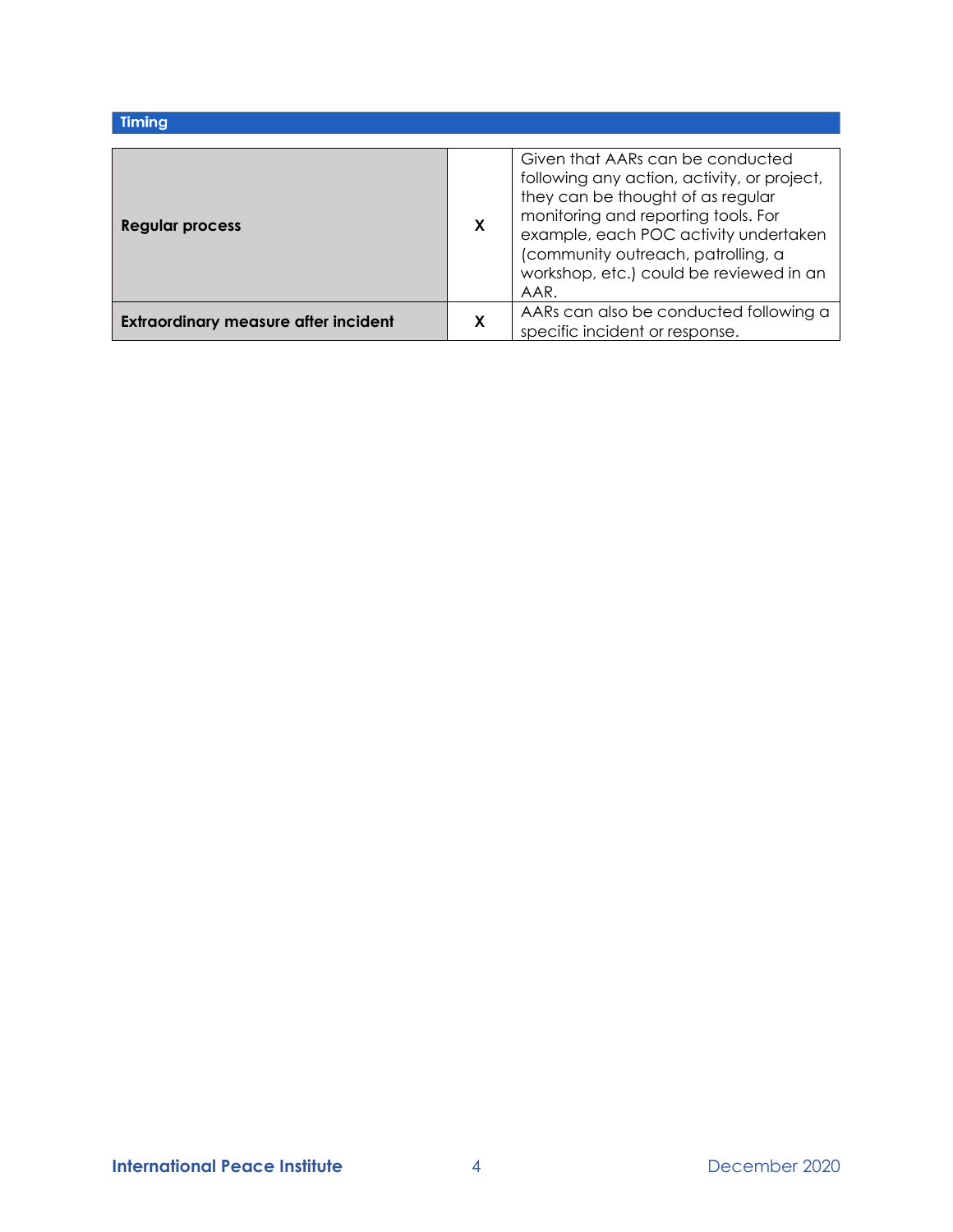#### **Actors and answerability structure**

AARs are conducted on a voluntary basis and are demand-driven. Because they can be initiated by any member or section of the mission on any kind of activity or action, they can vary in scope. AARs provide an opportunity to openly discuss and learn from an action or event and to put forward actionable recommendations and lessons learned. In that sense, they can be seen as a way for individuals and units to hold themselves accountable for what they do in a collaborative way and to commit to learn from their action and improve them in an integrated manner. Given that the Policy and Best Practices Service of DPO collect and record AARs held at the mission level, the Secretariat can also play a role in promoting change.

| <b>Held</b><br>accountable by                         |                 | <b>Individuals</b> | Unit                      |                           |                 | <b>Mission</b> | Secre-                    | Contri-<br>buting | <b>Security</b><br>Council/ | <b>Member</b> | Population | Other |
|-------------------------------------------------------|-----------------|--------------------|---------------------------|---------------------------|-----------------|----------------|---------------------------|-------------------|-----------------------------|---------------|------------|-------|
|                                                       |                 |                    | <b>Military</b>           | Police                    | <b>Civilian</b> |                | tariat                    | countries         | 5th Com-<br>mittee          | states        |            |       |
| <b>Individuals</b>                                    |                 |                    |                           |                           |                 |                |                           |                   |                             |               |            |       |
| Unit/<br>section/<br>component                        | <b>Military</b> |                    | $\boldsymbol{\mathsf{X}}$ | $\boldsymbol{\mathsf{X}}$ | X               | X              | X                         |                   |                             |               |            |       |
|                                                       | Police          |                    | $\boldsymbol{\mathsf{X}}$ | X                         | X               | X              | $\pmb{\chi}$              |                   |                             |               |            |       |
|                                                       | <b>Civilian</b> |                    | X                         | X                         | χ               | X              | $\pmb{\chi}$              |                   |                             |               |            |       |
| <b>Mission</b>                                        |                 |                    | X                         | X                         | X               | X              | $\boldsymbol{\mathsf{X}}$ |                   |                             |               |            |       |
| Secretariat                                           |                 |                    |                           |                           |                 |                |                           |                   |                             |               |            |       |
| Contributing<br>countries                             |                 |                    |                           |                           |                 |                |                           |                   |                             |               |            |       |
| <b>Member states</b>                                  |                 |                    |                           |                           |                 |                |                           |                   |                             |               |            |       |
| <b>Security Council/</b><br>5 <sup>th</sup> Committee |                 |                    |                           |                           |                 |                |                           |                   |                             |               |            |       |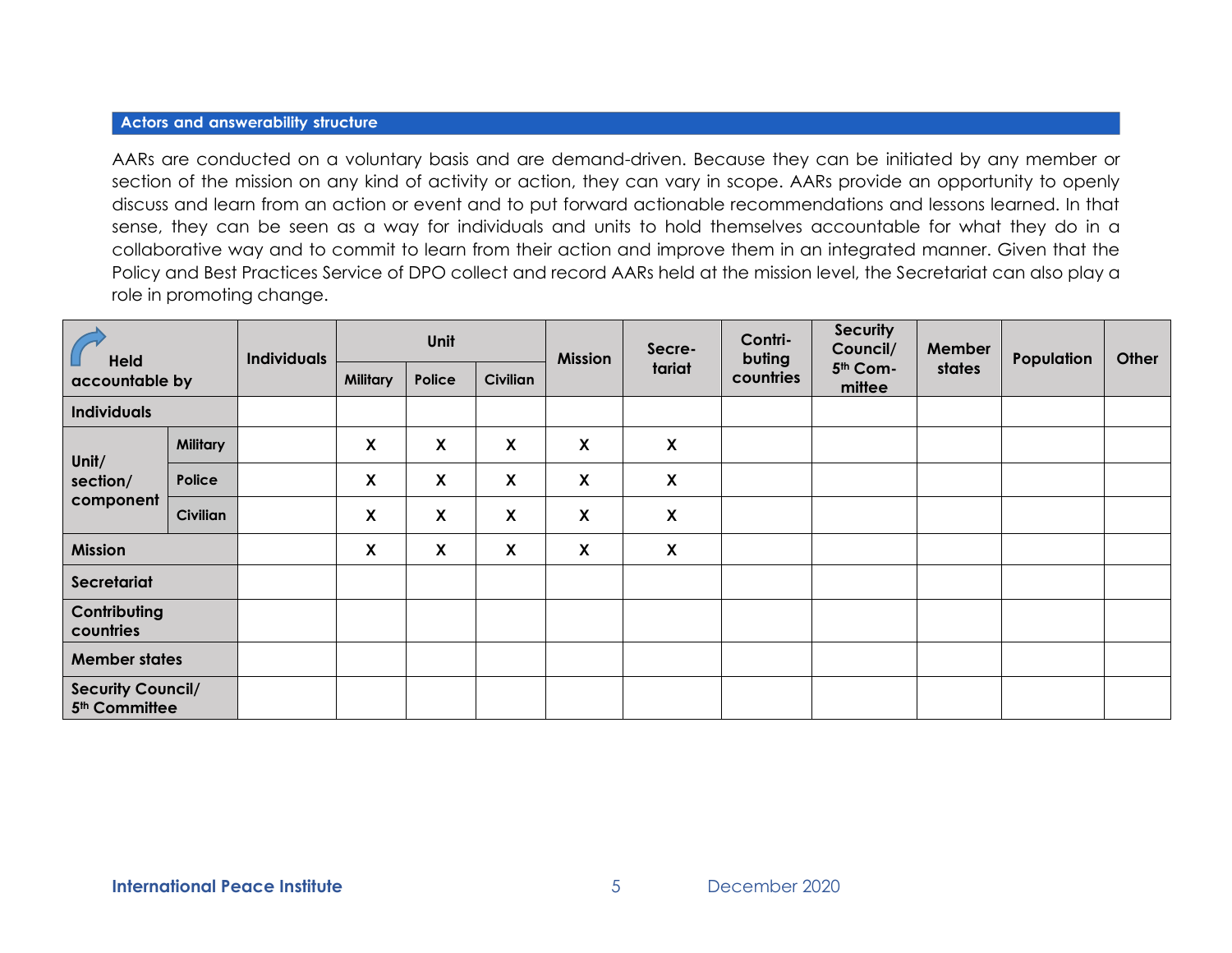#### Scope and objective

AARs collect best practices and lessons learned. They are meant to be reflective and conducted in way that allows for casual conversation about what occurred and what could be improved. They are a learning tool, not a performance review.

| <b>Collect best</b><br>practices and<br>lessons learned | X | AARs serve to collect not only best practices but also what<br>did not work well or could be improved. They are meant to<br>inform future practice and to be honest, inclusive, and<br>reflective exercises. |
|---------------------------------------------------------|---|--------------------------------------------------------------------------------------------------------------------------------------------------------------------------------------------------------------|
| <b>Track performance</b>                                |   |                                                                                                                                                                                                              |
| <b>Establish facts and</b><br>circumstances             |   |                                                                                                                                                                                                              |
| Establish<br>responsibility                             |   |                                                                                                                                                                                                              |
| <b>Identify structural</b><br>and systemic issues       | X | AARs can contribute to identifying structural issues that<br>affected a particular activity or response.                                                                                                     |

#### Type of accountability

AARs offer a form of organizational accountability, and contribute to performance accountability, even though they are not set up or intended to act as a performance review. Rather, they are a learning and self-reflection opportunity for individuals and teams.

**Outcome** 

| Learn    | <b>Disseminate and integrate</b><br>internally | X | AARs serve to collect not only best<br>practices but also what did not work well<br>or could be improved. The final report is<br>circulated to relevant members within<br>the mission, and a copy is kept by the<br>Policy and Best Practices Service. Most<br>AARs are made available to UN<br>personnel on the internal Policy and<br>Practice Database. |
|----------|------------------------------------------------|---|------------------------------------------------------------------------------------------------------------------------------------------------------------------------------------------------------------------------------------------------------------------------------------------------------------------------------------------------------------|
|          | <b>Account for publicly</b>                    |   |                                                                                                                                                                                                                                                                                                                                                            |
| Correct  | Improve internal processes                     | X | By collecting lessons learned, AARs can<br>contribute to improving internal<br>processes and prompting corrective<br>actions.                                                                                                                                                                                                                              |
|          | Inform the selection of<br>personnel           |   |                                                                                                                                                                                                                                                                                                                                                            |
| Sanction | <b>Recommend sanctions</b>                     |   |                                                                                                                                                                                                                                                                                                                                                            |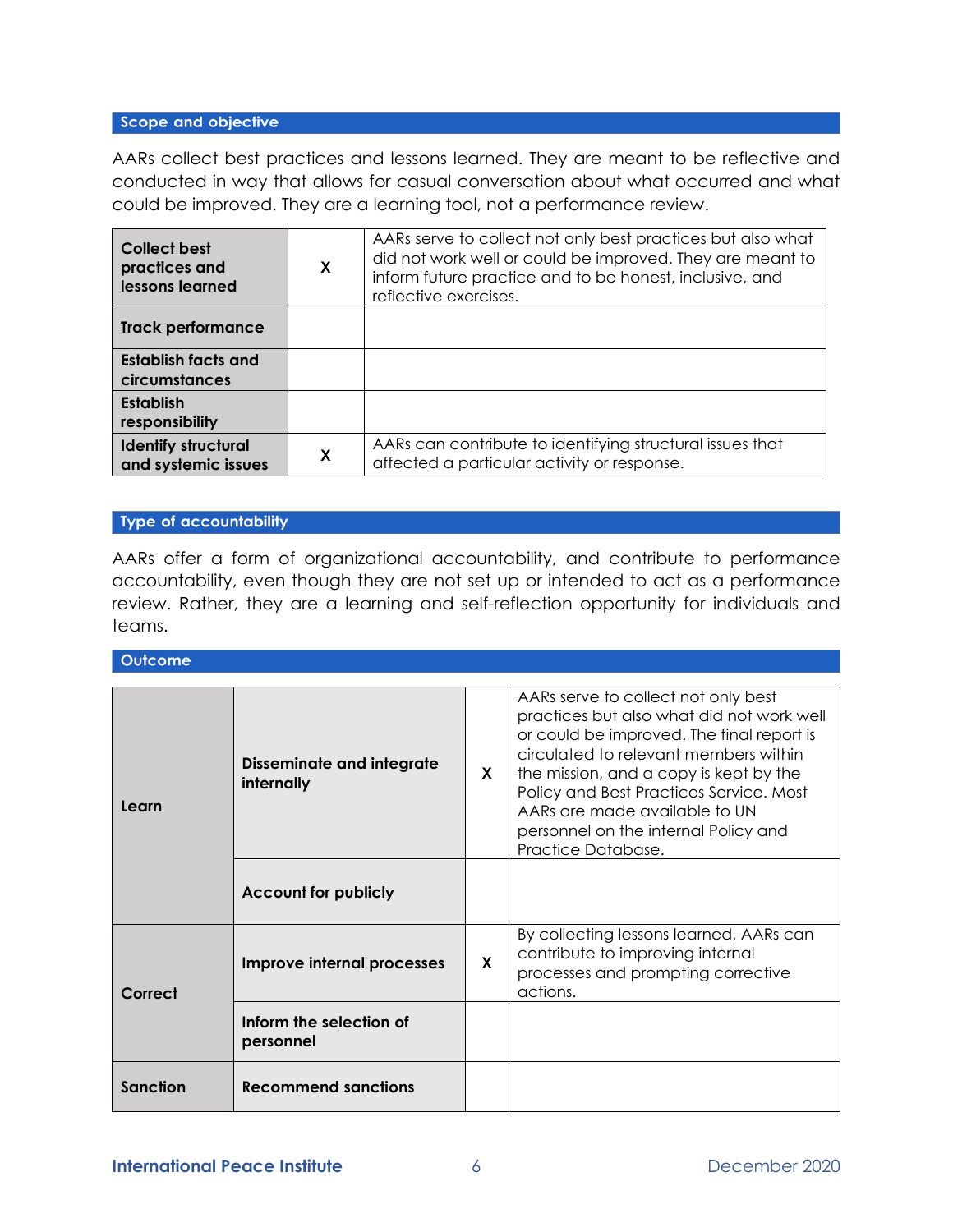| <b>Establish incentives</b> |  |
|-----------------------------|--|
|                             |  |

#### Independence and impartiality

AARs are conducted by the units or teams that participated in a given action, activity, or project. The best practices officer usually facilitates AARs by leading a discussion to draw out lessons learned, which can contribute to ensuring that the AAR has some level of impartiality. However, a specific team, office, or unit can also conduct its own AAR, which can limit its impartiality. As noted by an individual familiar with the process, when teams, offices, or units conduct their own AARs, they usually document positive things, while negative events are less likely to be documented or discussed.<sup>8</sup> Organizationally, there is a reluctance to speak about failures.

Given that the "convening authority" rests with any team, office, unit, or best practice officer and that AARs are often convened on a voluntary basis, they may also be used inconsistently.<sup>9</sup>

#### Inclusivity

All individuals involved in the action under review must participate in AARs. There is no obligation for a mission component to engage in the review, which can affect its inclusivity. There is also no obligation to include partners or beneficiaries in the assessment, as, in practice, AARs remain internal tools.

#### **Transparency**

AARs are confidential and are only circulated and stored within the UN system. The Policy and Best Practices Service periodically reviews all AARs and provides an analysis of their recommendations with potential system-wide impact. The relevant offices at UN headquarters and the Policy and Best Practices Service keep a copy of AARs.

However, the dissemination of the AARs within the UN system, including to mission personnel, remains limited in practice, even if the Policy and Best Practices Service section issues a regular newsletter with links to a selection of AARs and lessons-learned notes. UN officials interviewed for this project have raised concerns about a persisting

<sup>8</sup> Interview with UN official, January 2020.

<sup>9</sup> Certain UN policies, such as the crisis management and casualty evacuation policies, require AARs after major incidents.